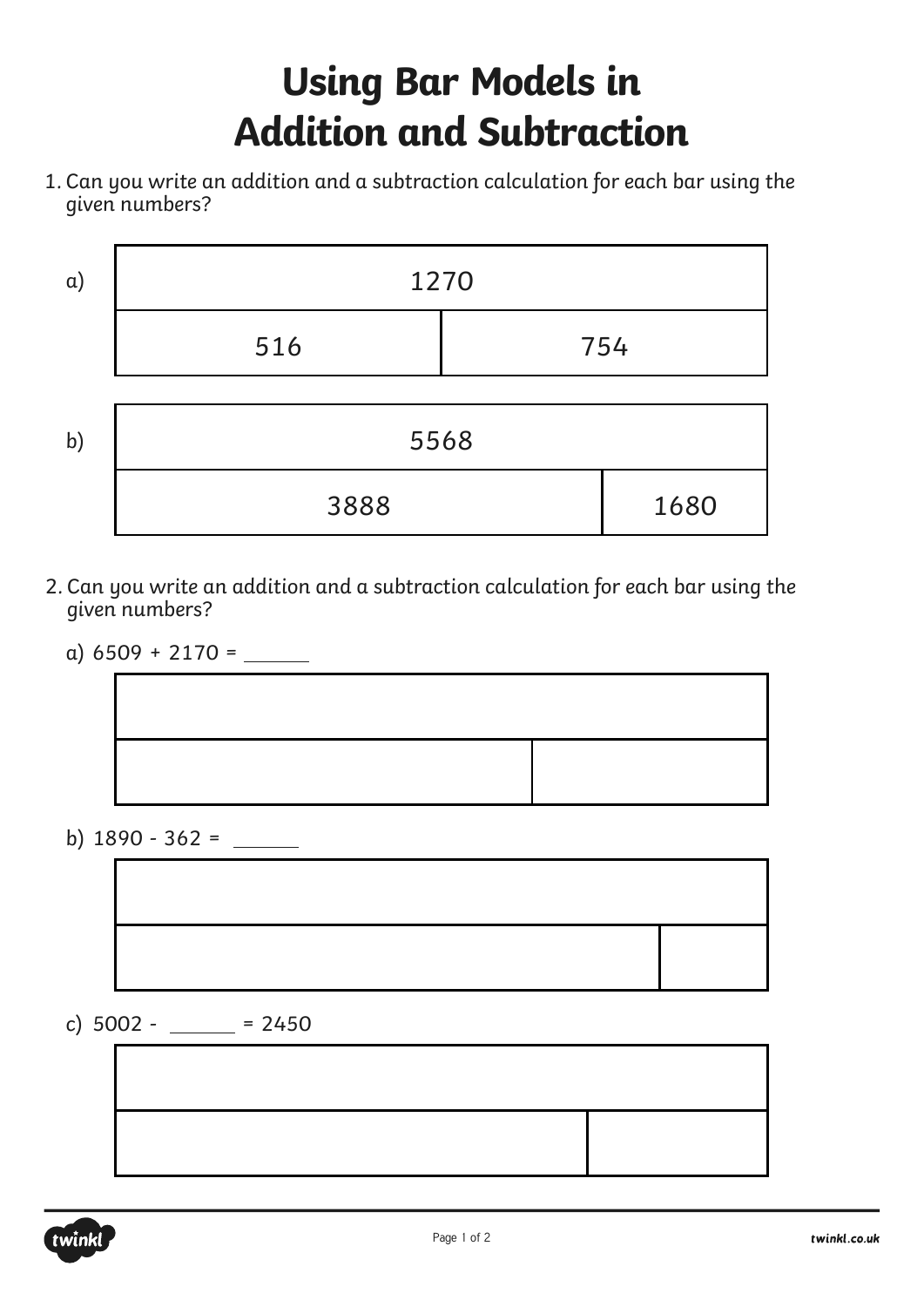- 3. Now, draw a bar model in the space below the question to help you to solve the problems below.
	- a) Sally has 7310 football cards in her collection folder. The whole folder holds 9000 football cards in total. How many more football cards does Sally need to complete her collection?

b) The fish and chip shop had 4056 haddocks in their freezer. The shopkeeper ordered another 2300 haddocks from the wholesalers. How many haddocks do they now have in total?

## **Challenge**

Now it's your turn…can you invent a word problem that involves the numbers 7318, 5395 and 1923? Can you draw and label a bar model to help you **show** the maths in your chosen calculation?